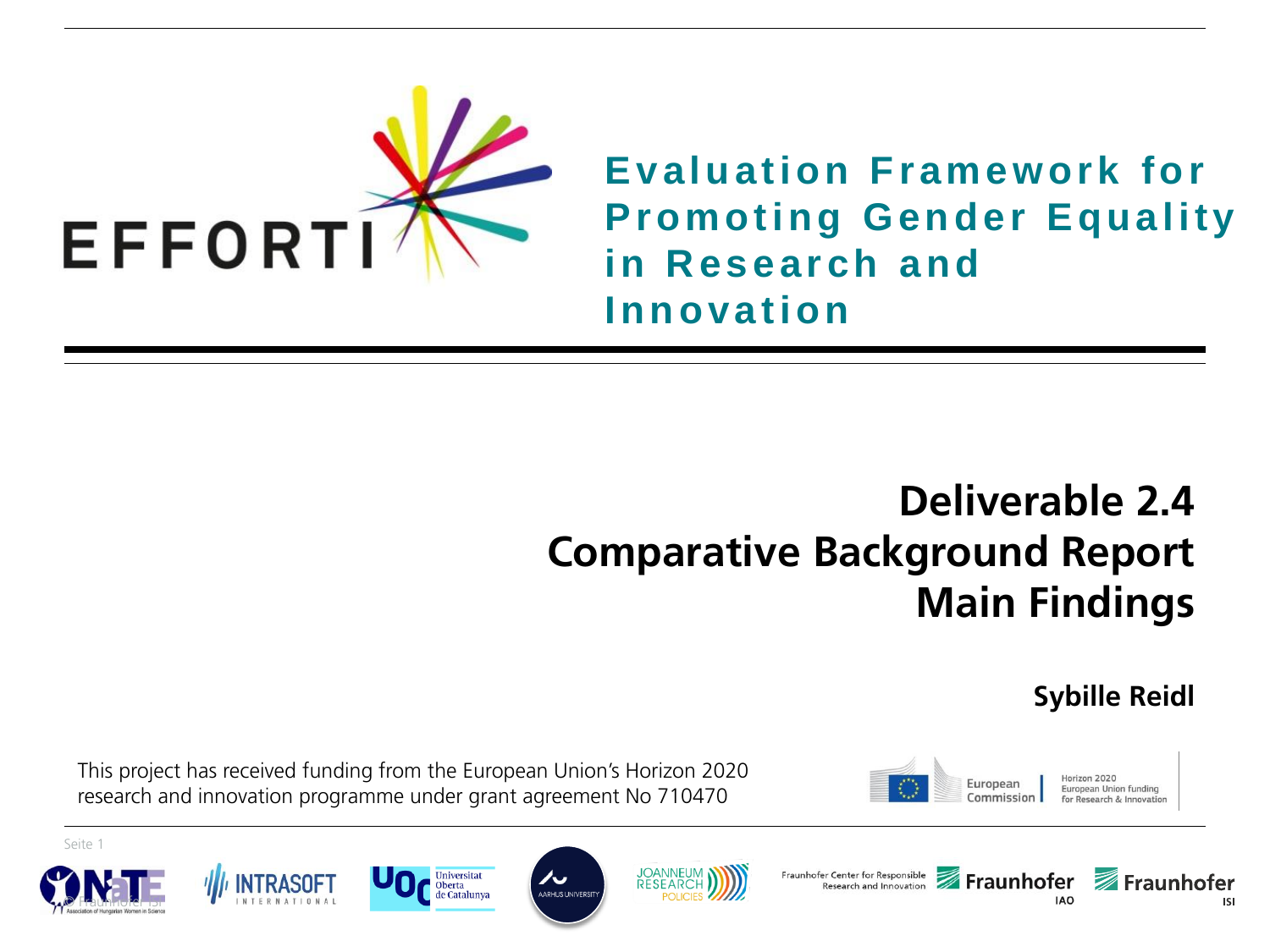### Contents



- 1. Objectives
- 2. Innovation Systems
- 3. Gender Equality Policies
- 4. Gender Equality in RTDI
- 5. Evaluation Culture and Policy









ノー

AARHUS UNIVERSIT





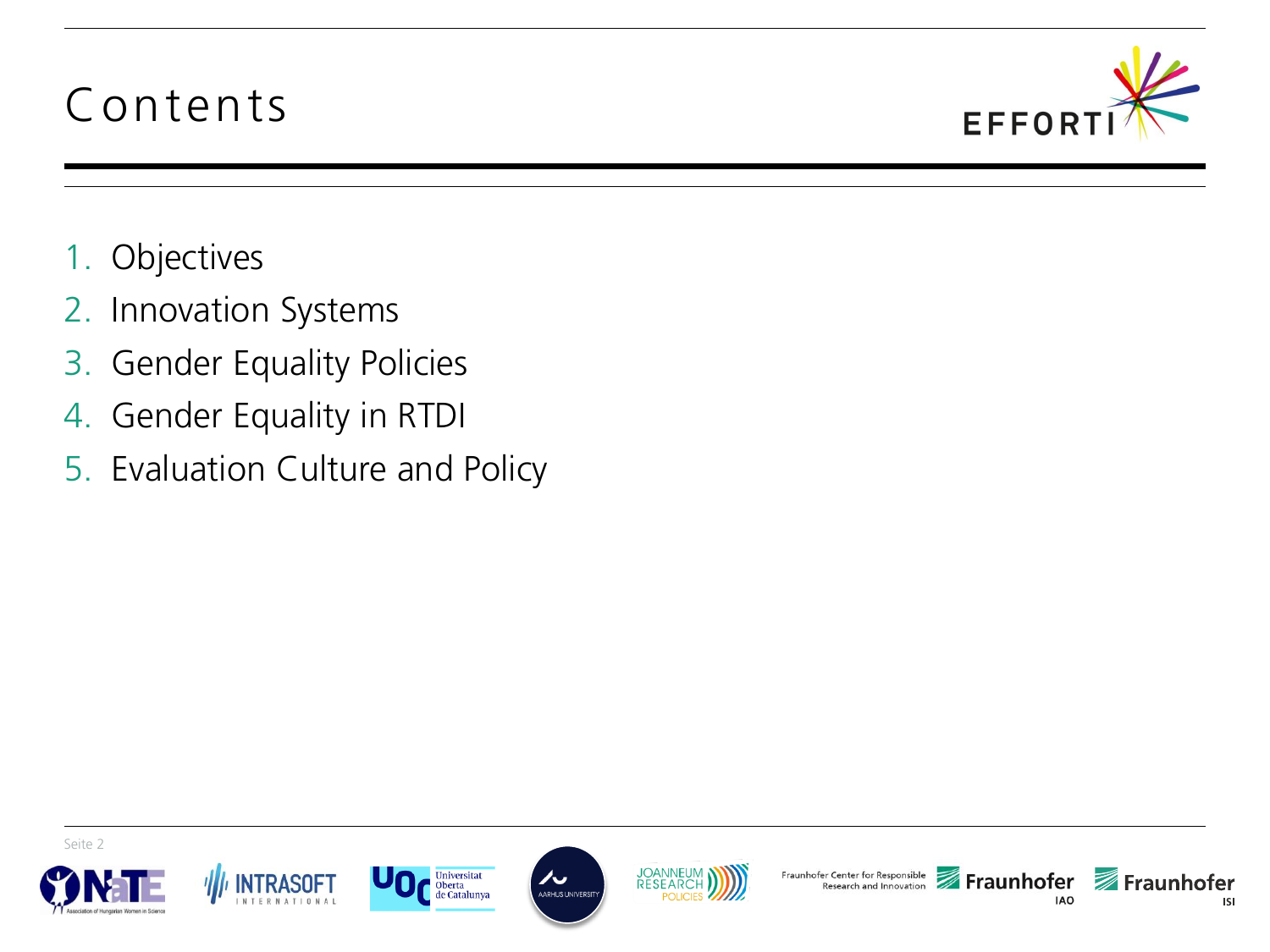

Understanding the influence of wider contextual framework conditions on gender equality in RTDI by comparing the EFFORTI countries in terms of:

- structure and performance of the research and innovation system
- gender equality in the labour market and welfare policies related to reproductive work and childcare
- the governance and existing policies of gender equality in RTDI and
- the evaluation culture and policy especially in the field of gender equality in RTDI









**ARHUS UNIVERS** 





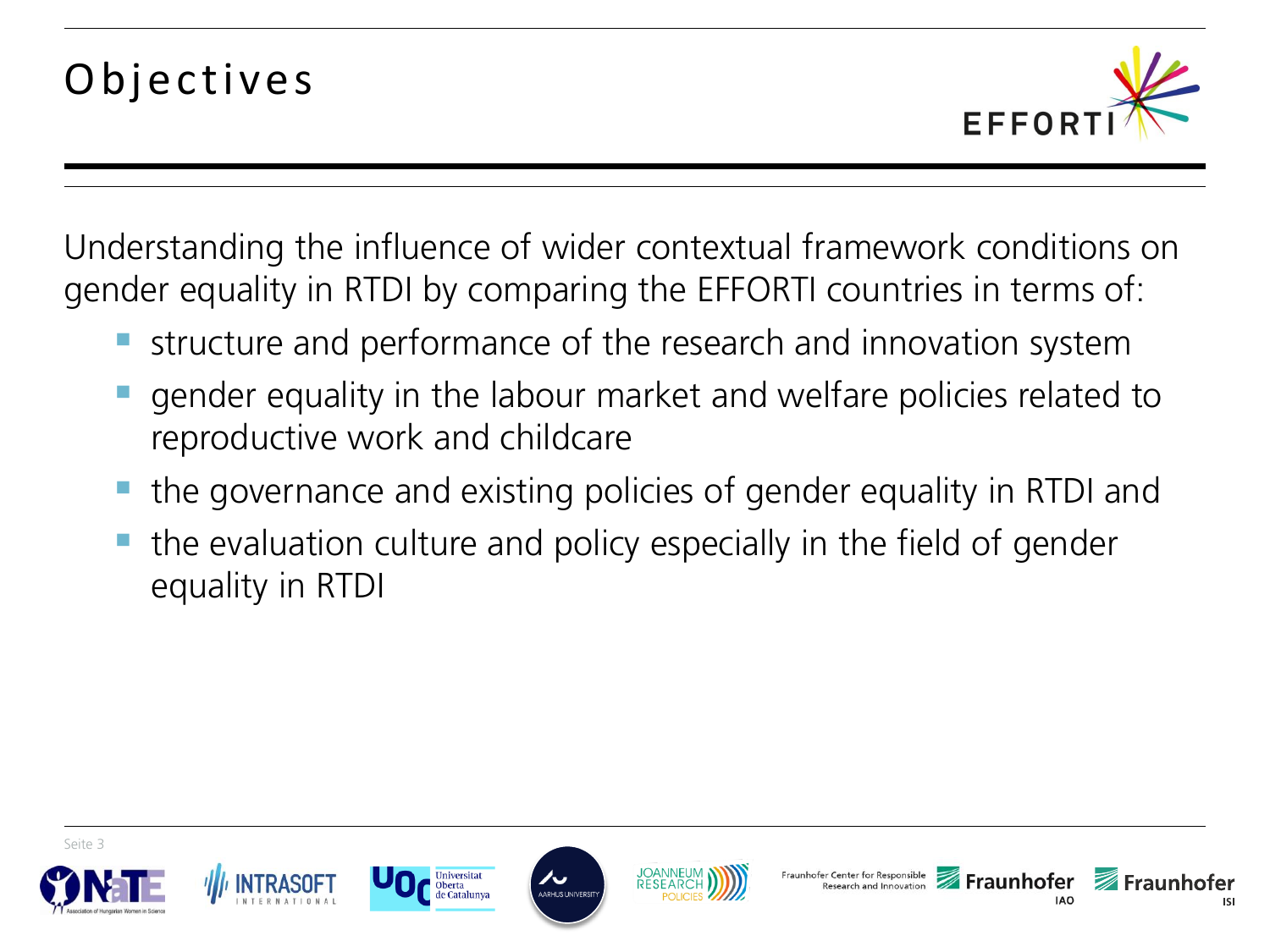### Innovation System





Source: Researchers by sector of performance 2013, in percent of total R&D personnel (Eurostat 2016 [rd p persocc])

- In Spain the BES is significantly smaller compared to the other EFFORTI countries.
- The different relevance of sectors in a country is crucial for the share of women in RTDI in BES-dominated innovation systems it is more difficult to increase the share of women in RTDI.

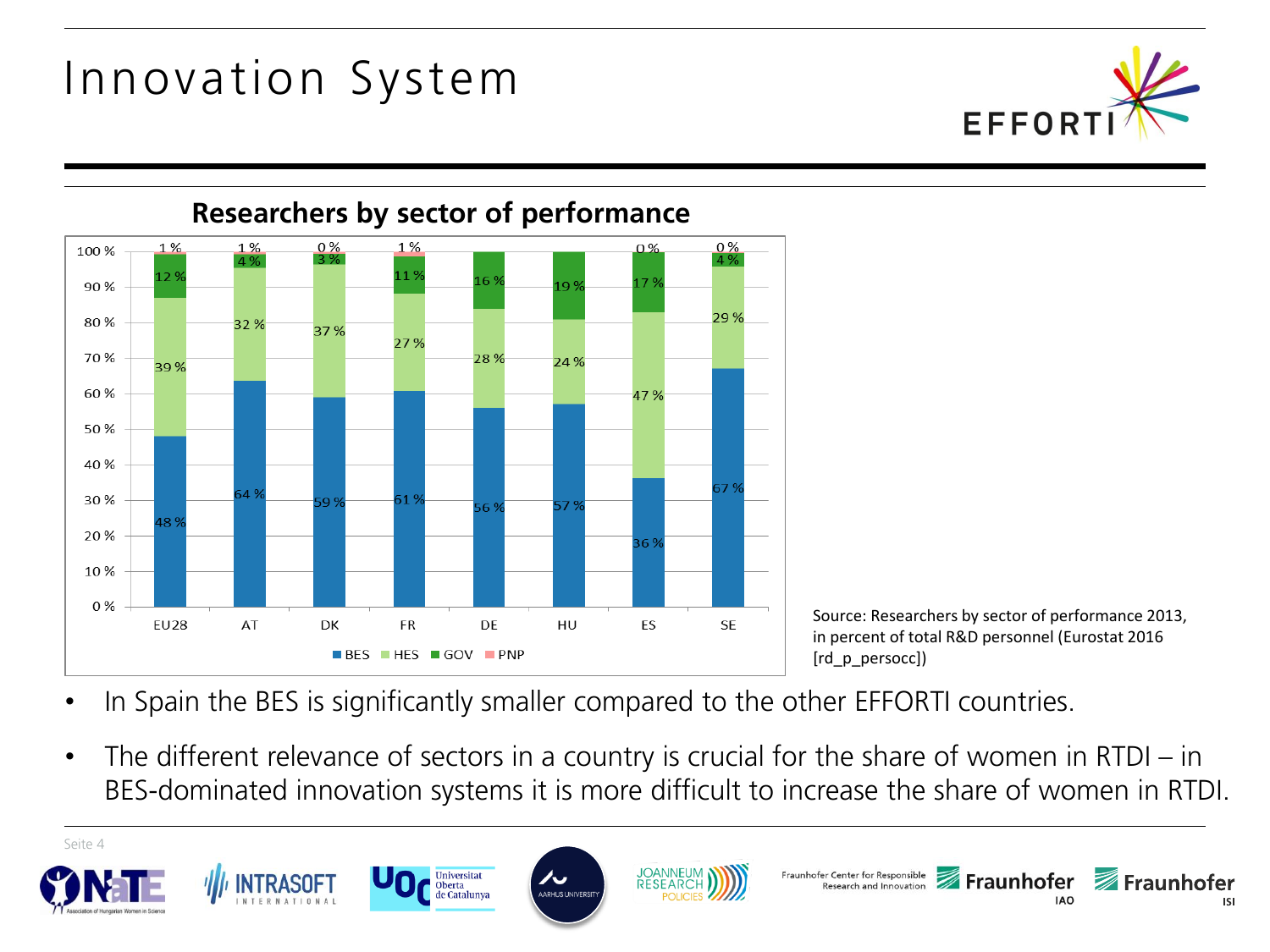Innovation System





Source: Development of researchers by sector of performance 2005-13, in percent (Eurostat 2016 [rdpersocc]])

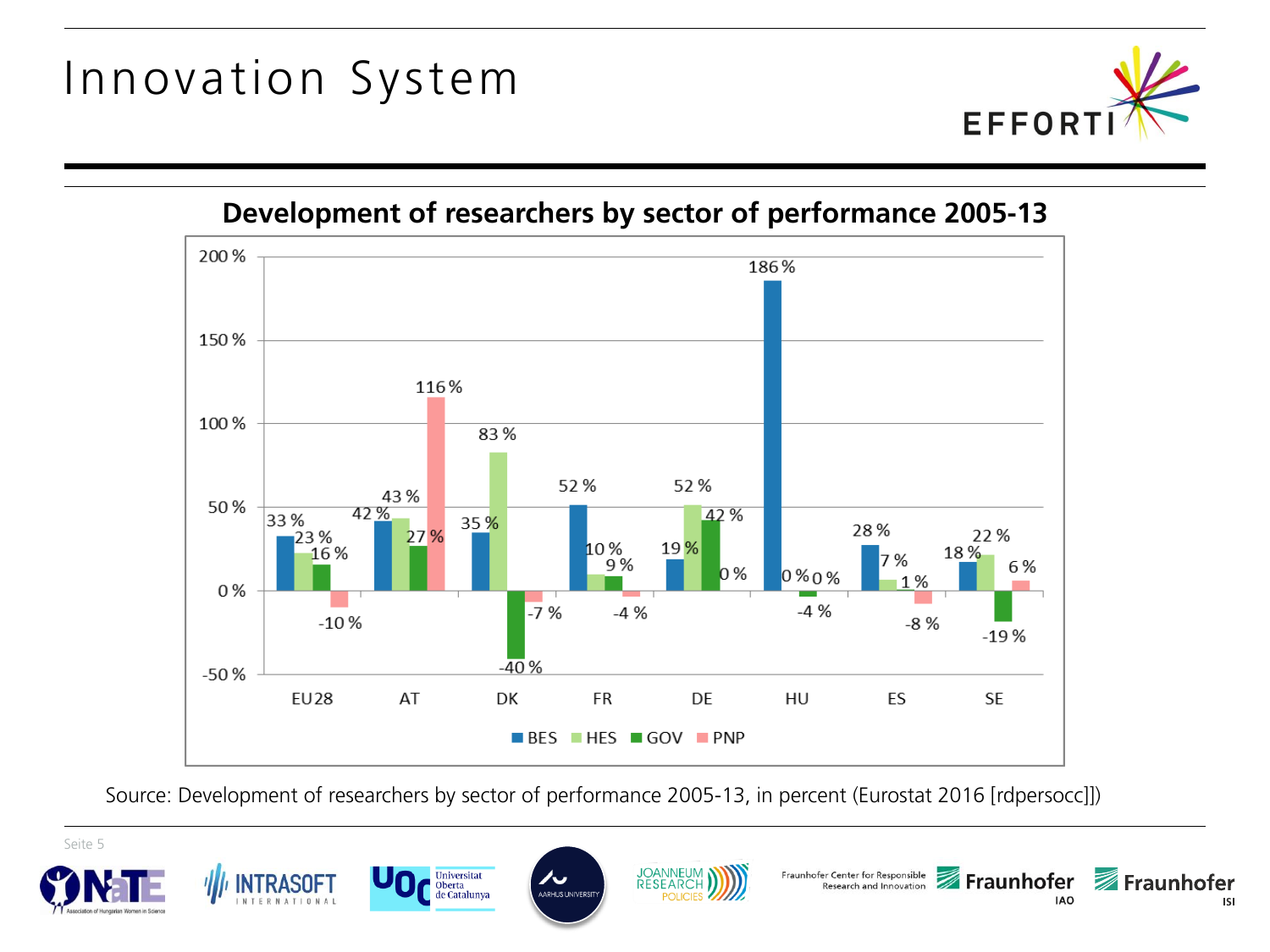

**IAO** 

**ISI**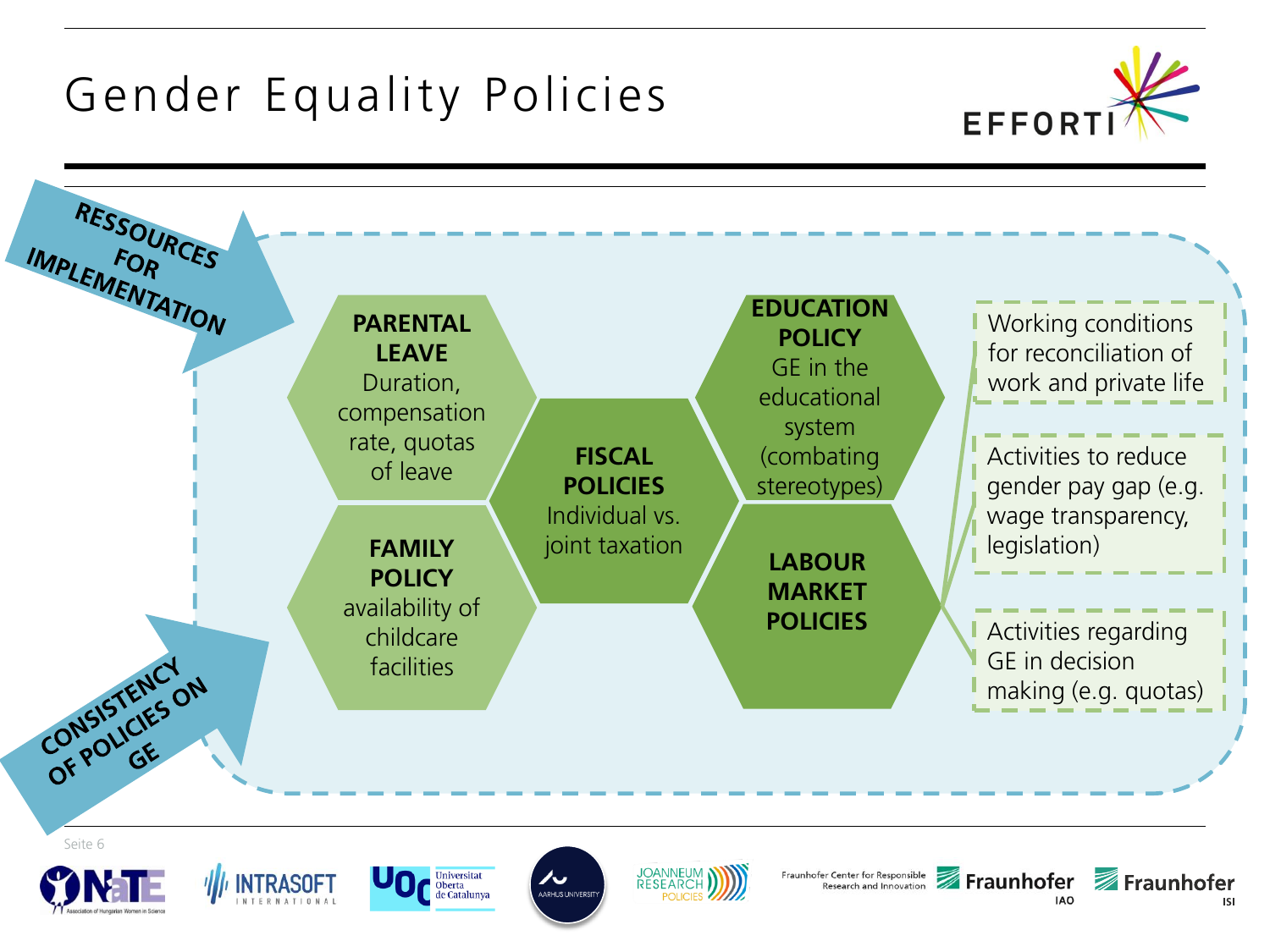



Source: Employment rates in the total population aged 20–64, by sex (Eurostat, LFS)

- The labour market participation of women is generally lower compared to men but differs widely between countries.
- It is mainly influenced by the devision of labour related to housework and family care, labour market policies and the availability of childcare facilities.

Seite 7













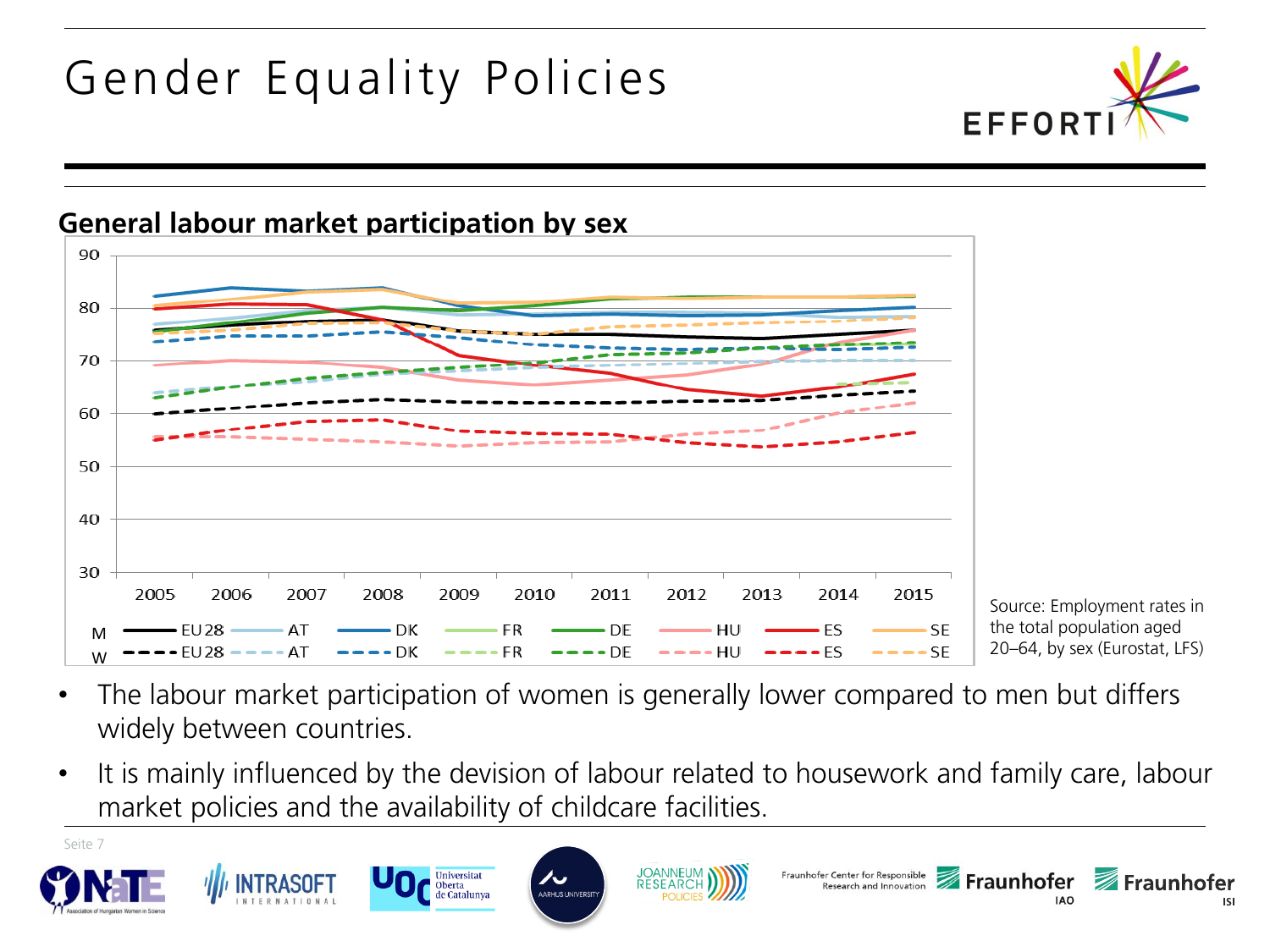



Universitat

**Oberta** de Catalunya

**INTRASOFT** 

Source: Employment impact of parenthood (age 20-49) (Eurostat 2014; Plantenga 2014, p40)

Fraunhofer Center for Responsible<br>Research and Innovation **Fraunhofer Examples** 

**IAO** 

**ISI** 

- On average across OECD countries the employment rate of fathers compared to childless men is 11% higher and the employment rate of mothers is 10% lower compared to childless women
- This is mainly influenced by parental leave policies, labour market policies, availability of child care facilities and traditional gender roles

AARHUS UNIVERSI

**JOANNEUM** 

**RESEARCH** 

Seite 8

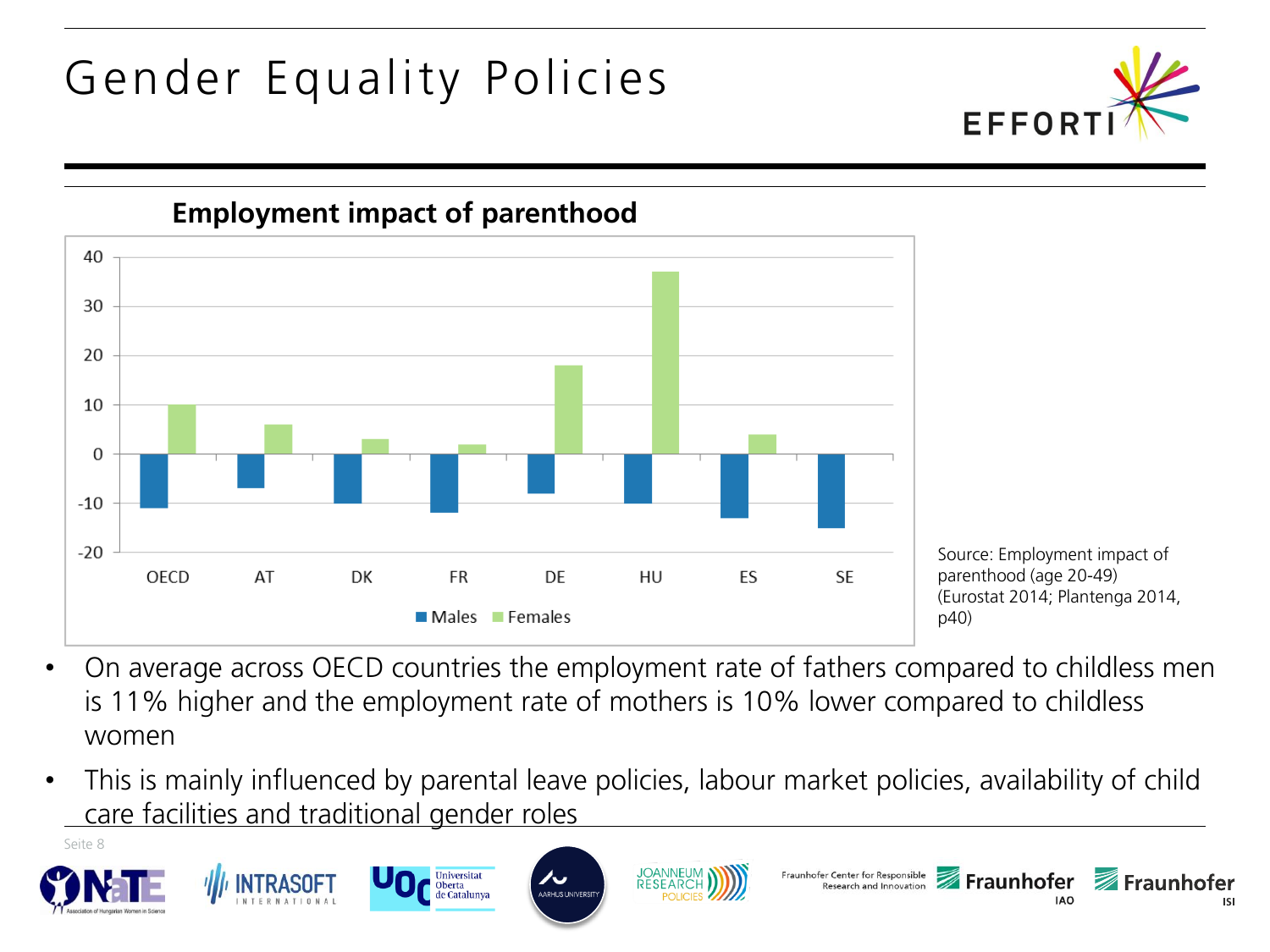



#### **Gender gap FTE employment rates among women and men (2010-14)**

- Part time work is highly prevalent among women in Austria and Germany whereas it is less common in Denmark and Sweden.
- One explanatory factor of the gender difference regarding part time work are gender roles: where women are seen as primary care providers they tend to reduce paid work

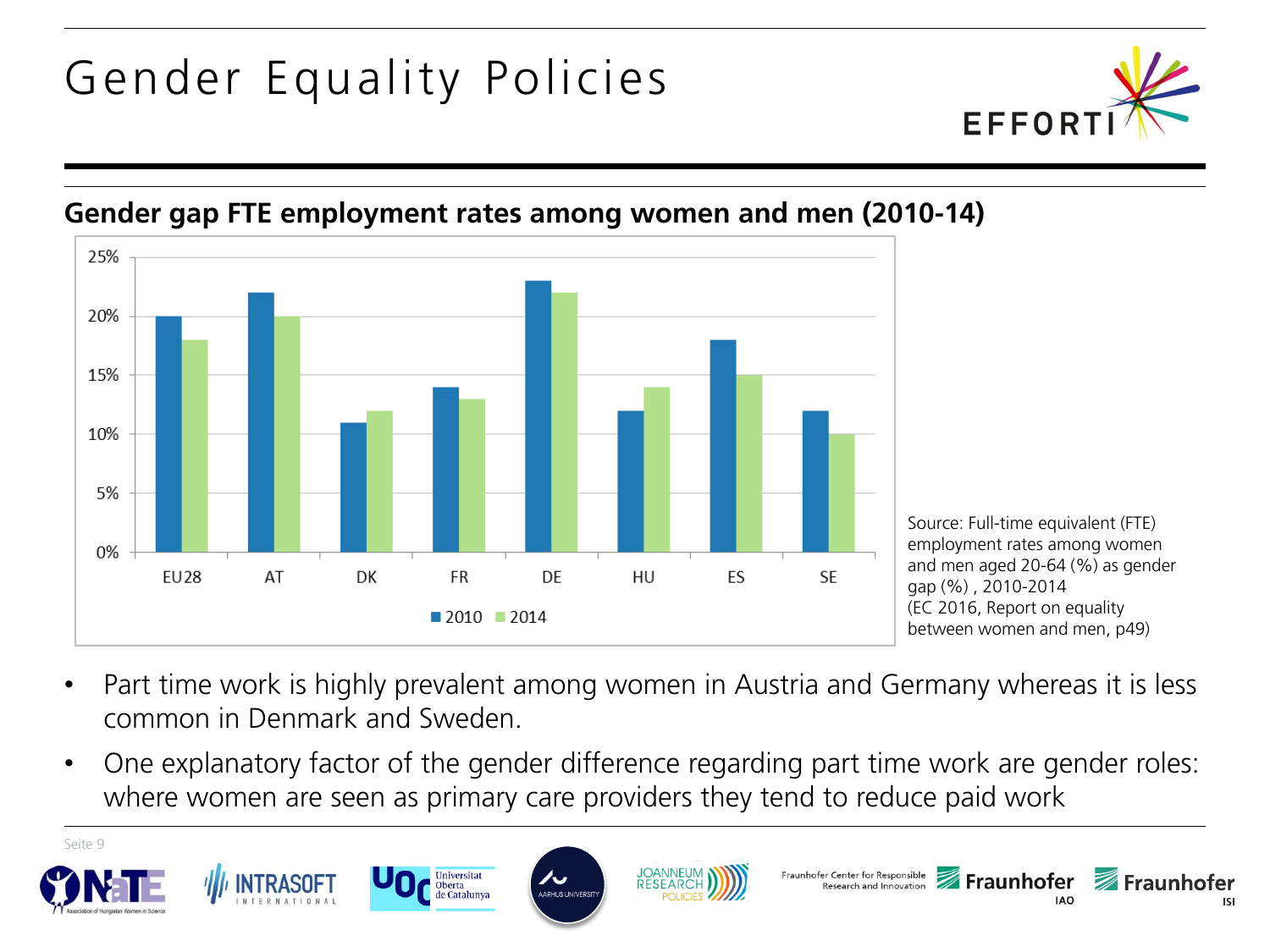



**Division of labour in unpaid work**

Source: Time spent in paid and unpaid work, by sex (in minutes per day) (OECD 2014)

- On average across OECD countries men do only half as much unpaid work as women, but the gender difference regarding unpaid work differs widely between the countries.
- The division of labour might be influenced by gender pay gap, parental leave policies, flexibility of working conditions and part time orientation (gender roles).

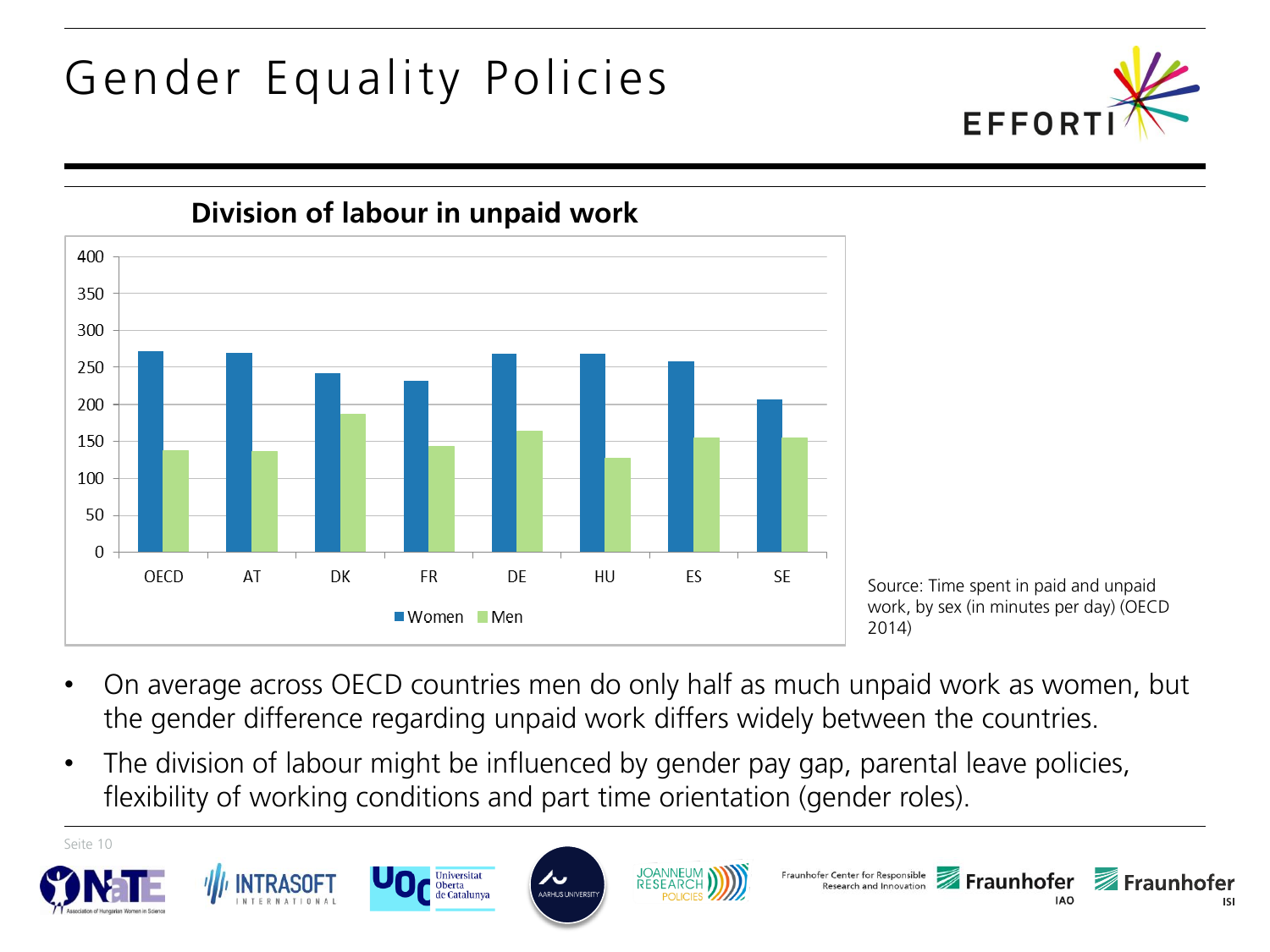

#### **Childcare facilities: Enrolment rate of children (<3 years old)**



Source: Enrolment rate of children aged under 3 years in childcare facilities, by country and year (UNECE Statistical Database)

- The enrolment rate of children up to 3 years differs greatly among the countries with highest results in nordic countries. But in all countries the enrolement rates increased.
- The enrolement rate is influenced by duration of parental leave, availability of child care facilities and social values.

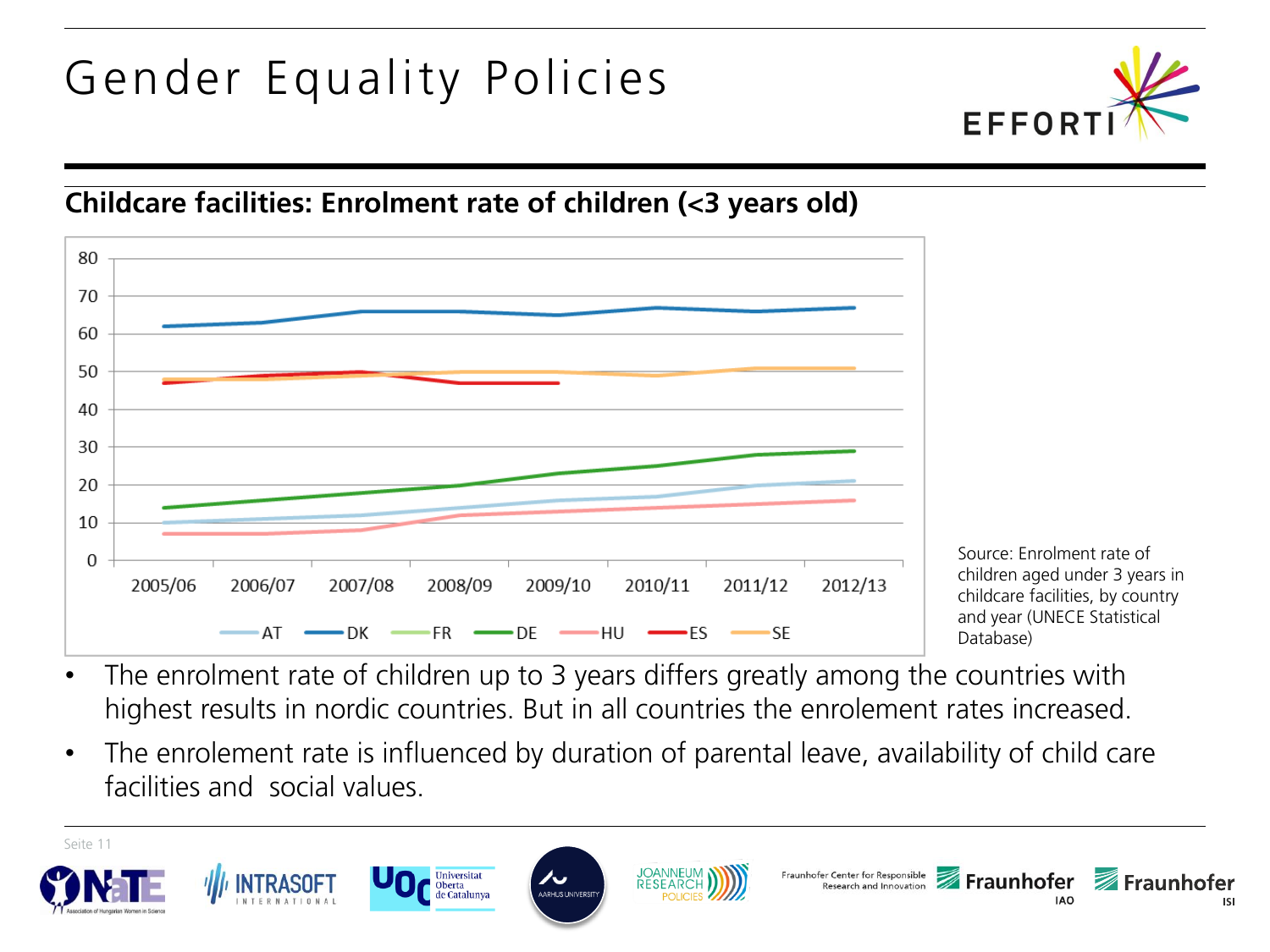

**To obtain the ERA targets a comprehensive legislation and structures for gender equality in RTDI are necessary**

#### **Requirements:**

- Clear responsibilities
- Effective implementation mechanisms
- Sanctions
- Specification of aims & problems
- Knowledge regarding evaluation methodologies, tools & statistics
- Balance of individual und structural measures
- Sufficient resources
- RFOs supporting GE in organisations and in integration of gender dimension in research and teaching

#### **Challenges to address:**

- Horizontal segregation more female students in male dominated disciplines
- Vertical segregation esp. in BES (quotas in HES)
- Male dominated organisational cultures
- Prevailing academic regime
- (unconscious) gender bias











**ARHUS UNIVERS** 



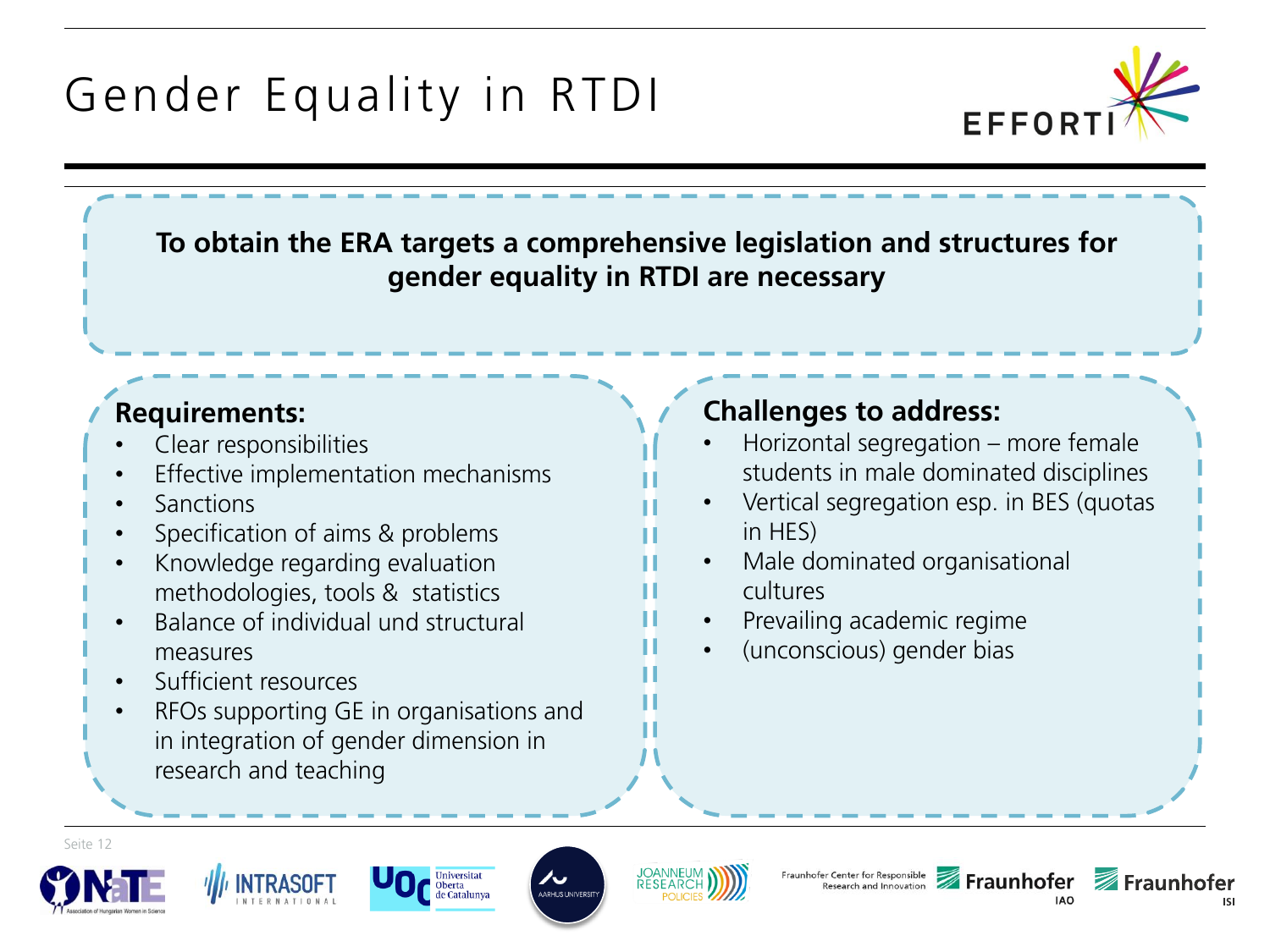



**Share of women in R&D by countries**

Source: Eurostat, rd\_p\_persocc, calculations JOANNEUM RESEARCH)

• The share of women in R&D differs among the countries is highest in Spain. The absolute number of female researchers is growing in all counties.

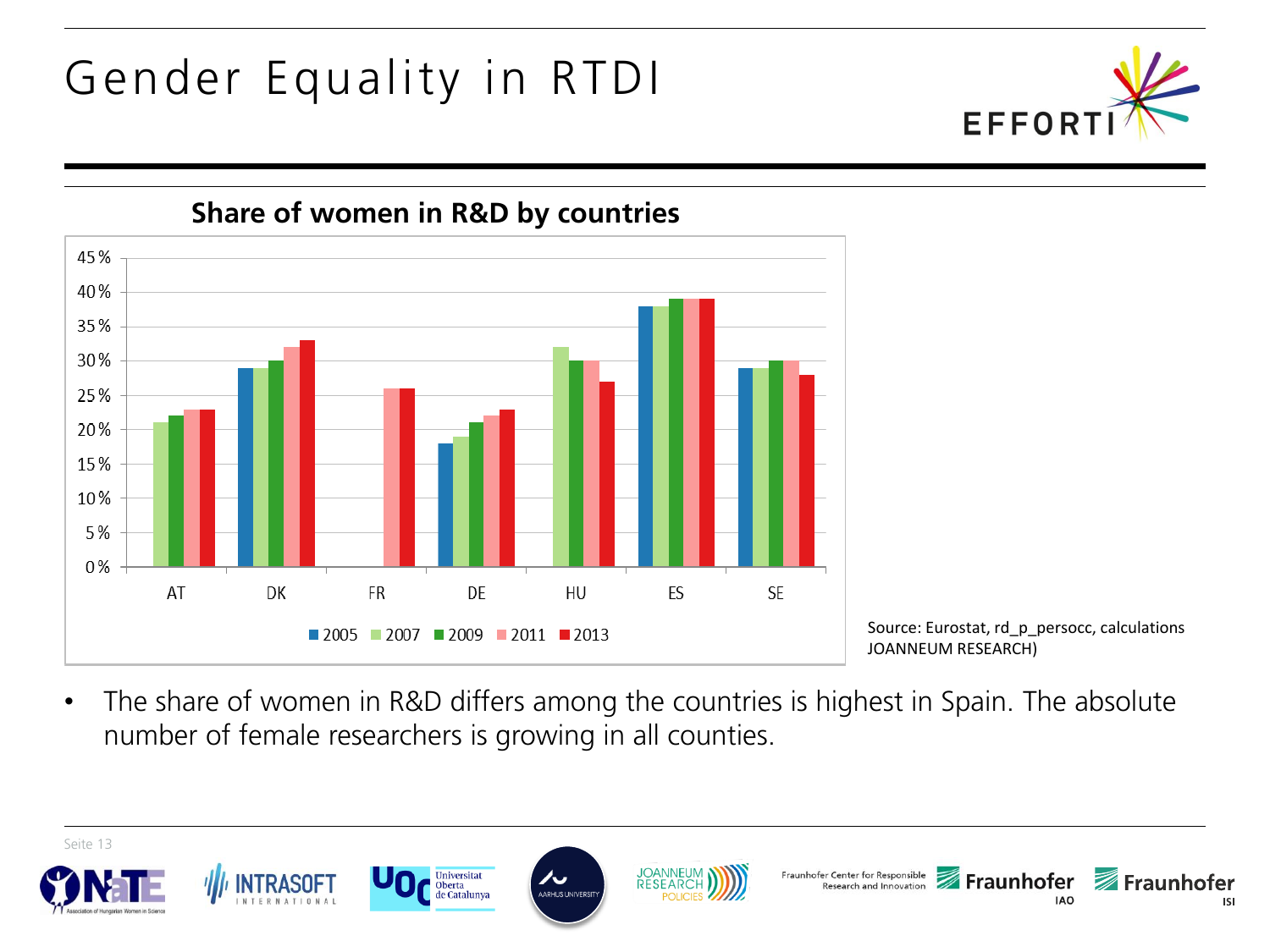

#### **Share of women researchers by RTDI sectors**



Source: Share of women researchers by RTDI sectors and country in 2013 (Eurostat, Total R&D personnel by sectors of performance, occupation and sex [rd p\_persocc])

- The share of women researchers varies significantly between the RTDI sectors.
- The BES exhibits the lowest shares of female researchers in all countries. This may be due to horizontal segregation, male organisational cultures and governance issues.

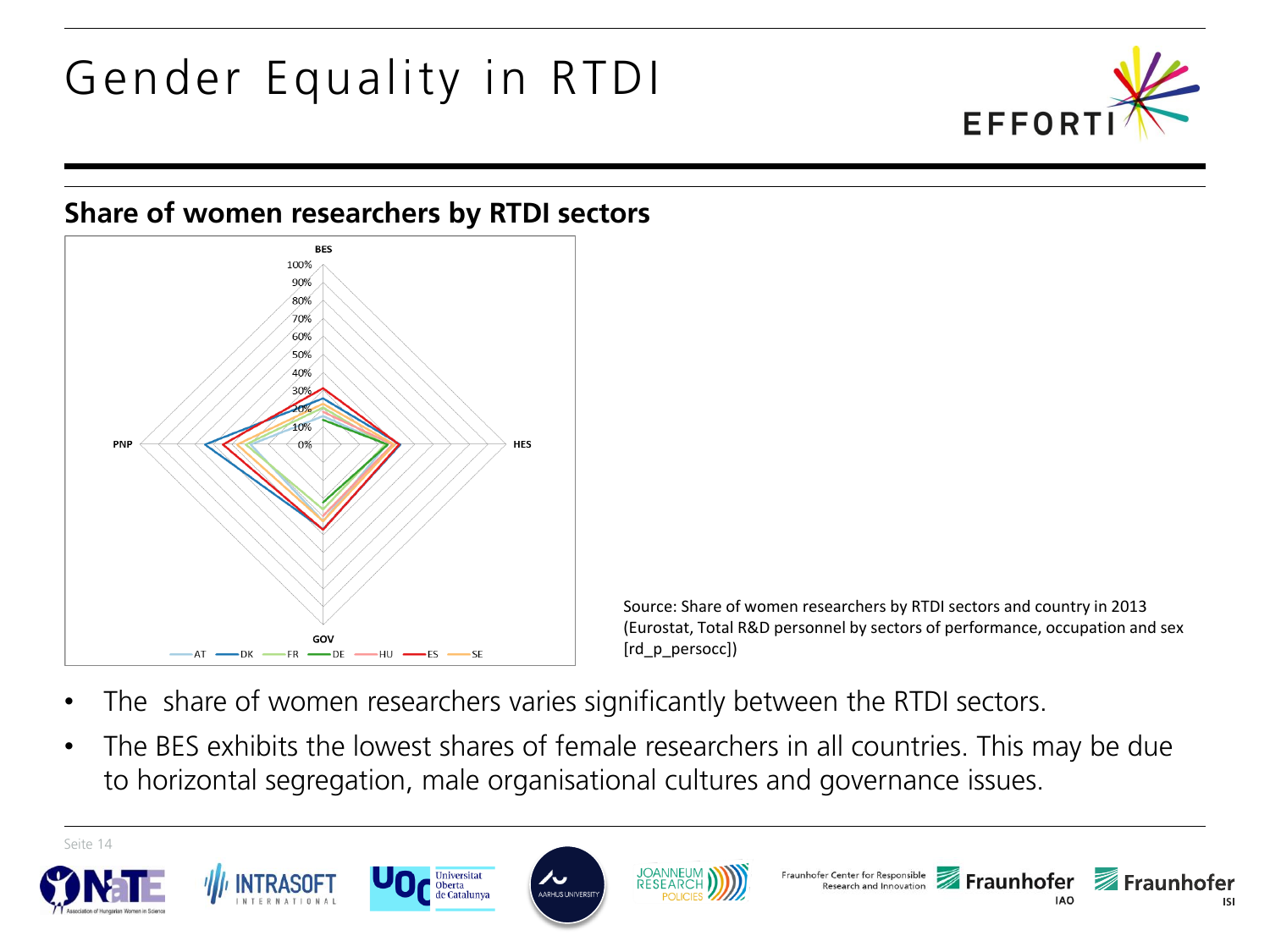

#### **Horizontal segregation: ISCED6 graduates by field (2010)**



- Source: Proportion of women ISCED 6 graduates differentiated by field of study in 2010 (SHE Figures 2012, p79 , calculations JOANNEUM
- The share of women among ISCED 6 graduates increases but the horizontal segregation in respect to fields of study is quite significant in all countries.

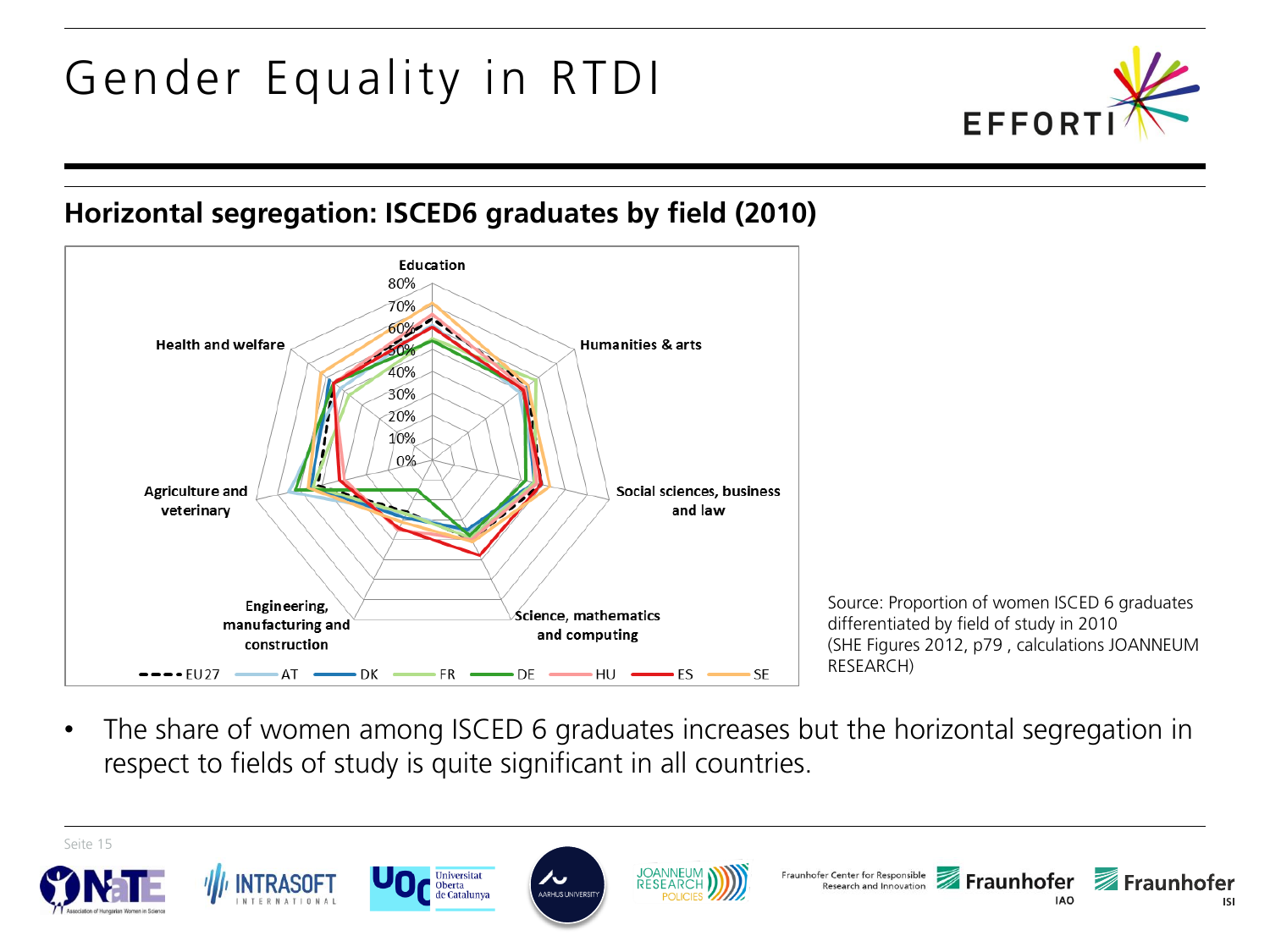





Source: Proportion of women academic staff by grade, 2013 (She Figures 2015, p129)

- The higher the grade the lower is the proportion of women in EU28 and the EFFORTI countries
- This may be due to the prevailing academic regime and unconscious gender bias

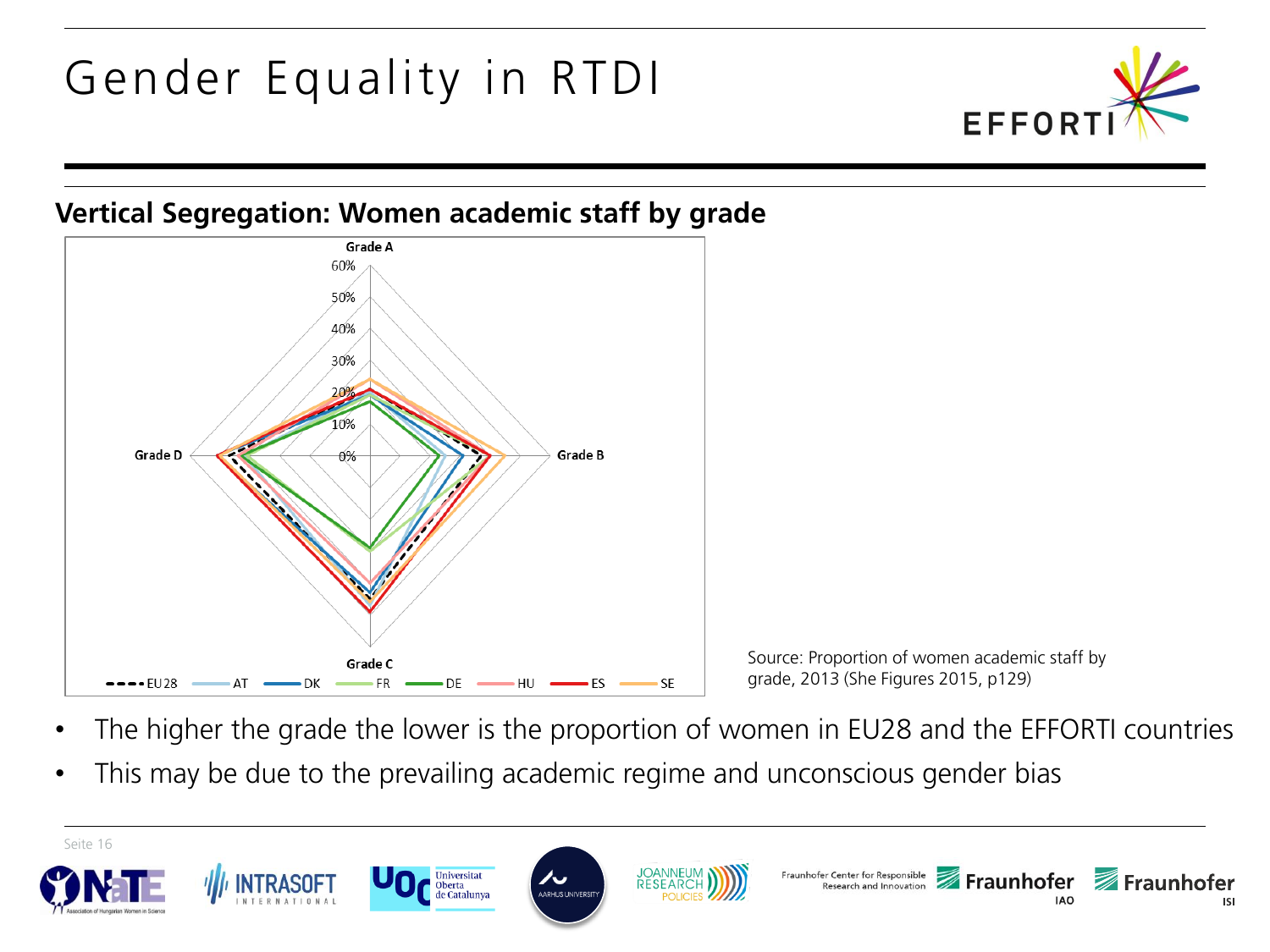

#### **Vertical Segregation: Share of male and female members of boards**



- In share of female members of boards, in largest quoted companies, supervisory boards or board of directors
- share of female members of central bank

Source: Share of male and female members of boards (EIGE gender equality index 2015, p173)

- Vertical segregation is high in the economic domain  $-$  the share of women in boards in the largest companies, supervisory boards or boards of directors hardly exceeds 25%
- This may be due to male dominated organisational culture and unconscious gender bias

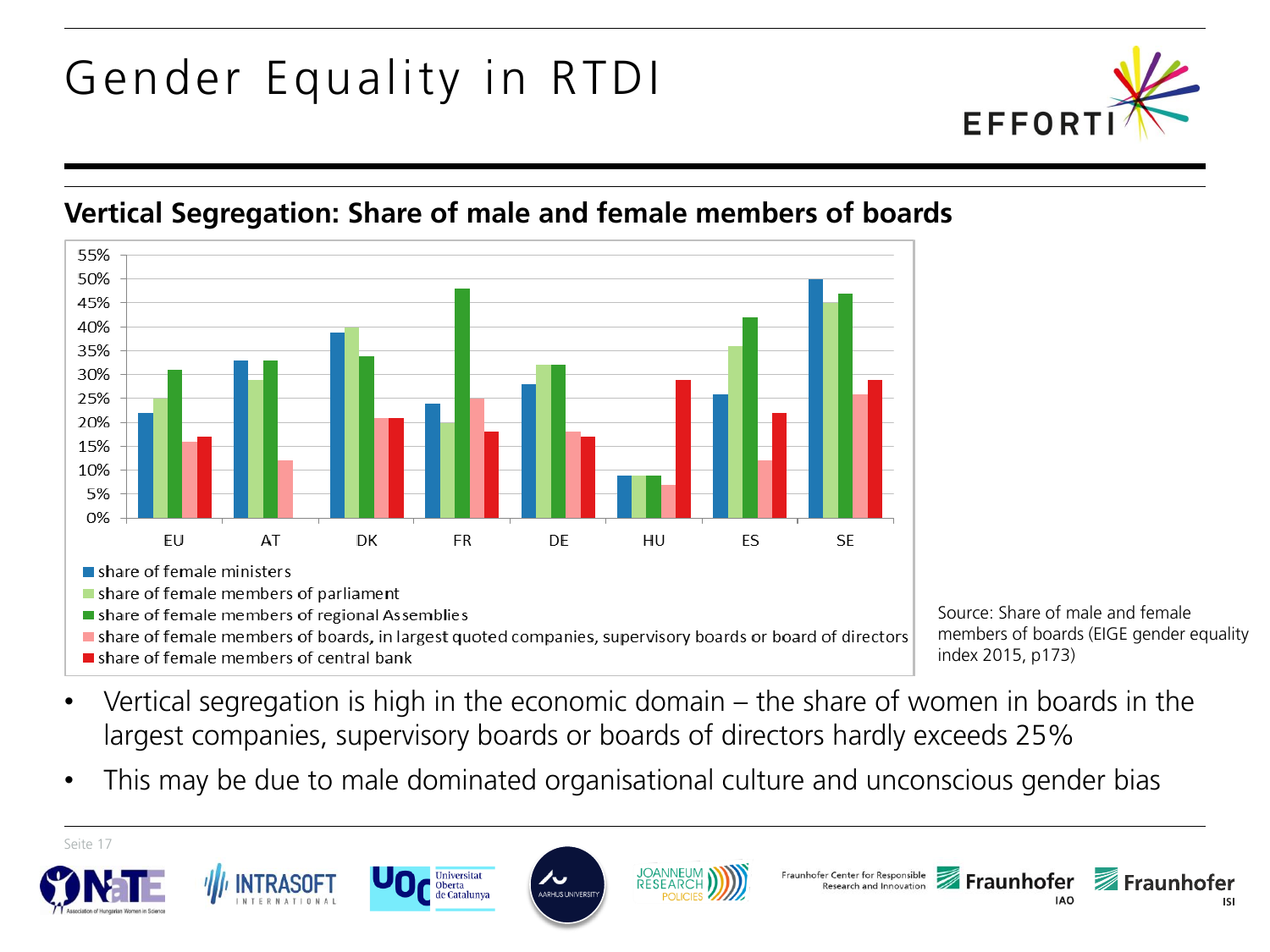

#### **Employment conditions: Working Time of professionals by sex**



- The number of hours worked per week influences the work-life balance. In a culture of presenteeism, the duration of working time can influence a career.
- Women professionals tend to work fewer hours than men. But an alignment of working hours between male and female professionals can be observed.

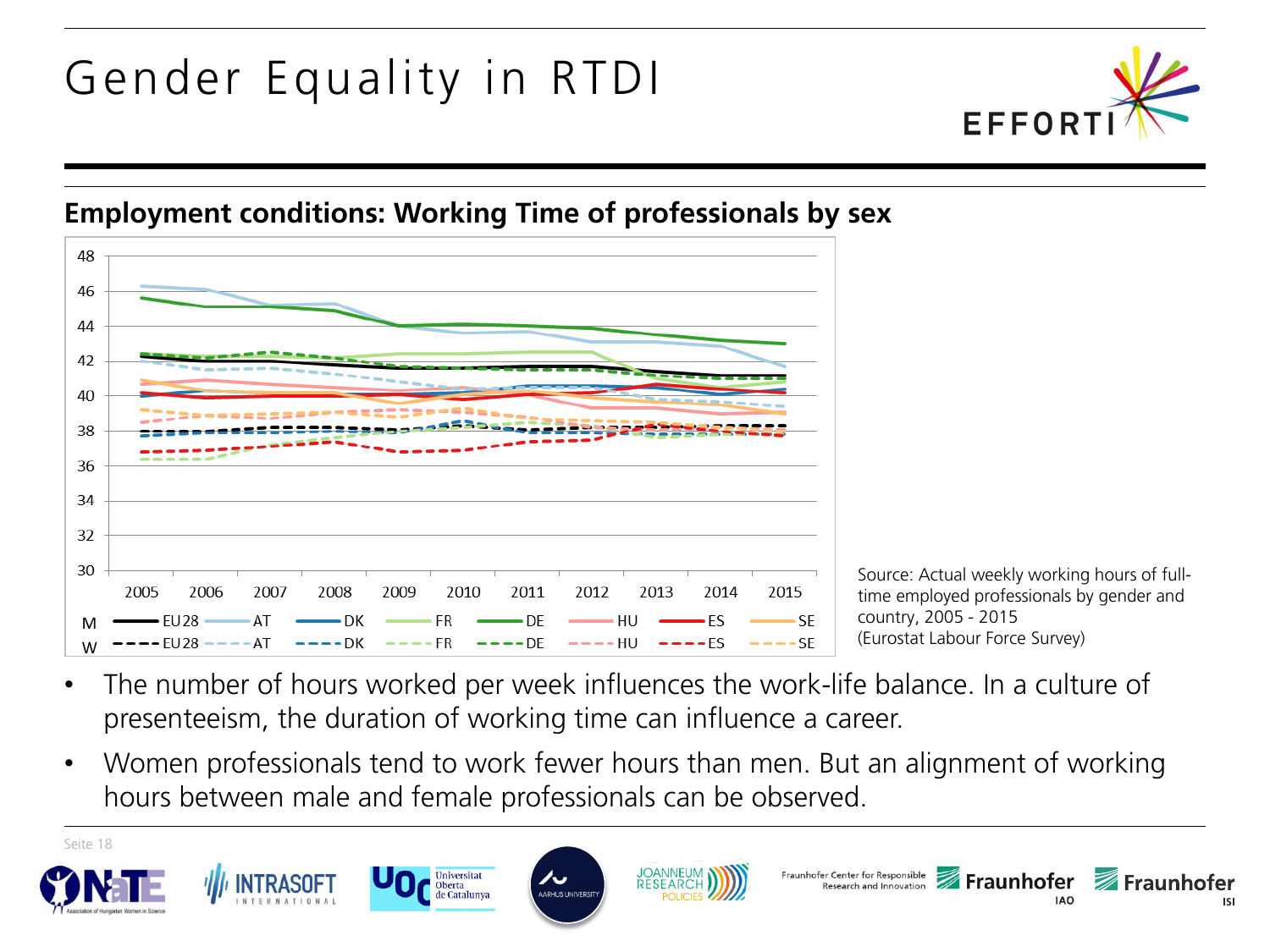

#### **Employment conditions: Precarious working contracts**



Source: "Precarious" working contracts of researchers in the higher education sector out of total researcher population, by sex, 2012 (SHE Figures 2015, p104)

• Women in HES are more likely to work in precarious working conditions, resulting in a "safety gap".

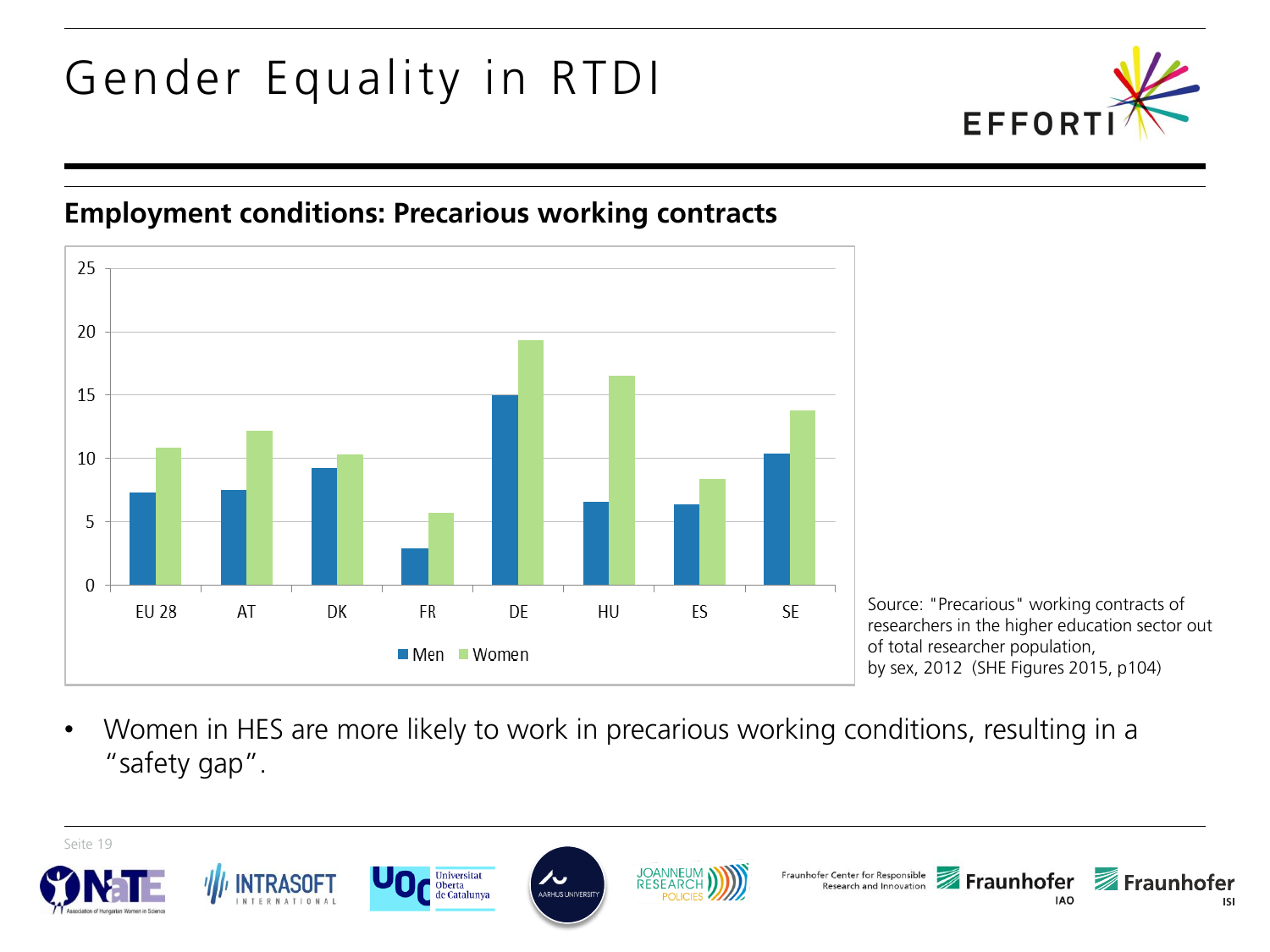

#### **Employment conditions: Career stages**

| Career stage with    | No. of   | <b>Countries</b>                                                   |
|----------------------|----------|--------------------------------------------------------------------|
| stable working       | countrie |                                                                    |
| conditions           | s        |                                                                    |
| R1                   | 2        | Romania, Brazil                                                    |
| R <sub>2</sub>       | 4        | Belgium, Ireland, Netherlands, Slovenia                            |
| R <sub>3</sub>       | 17       | Austria, Bulgaria, Cyprus, Czech Republic, Denmark (no tenure-     |
|                      |          | track option in R4), Finland, France, Germany, Hungary, Iceland,   |
|                      |          | Italy, Luxembourg, Poland, Portugal, Spain, Turkey, Singapore      |
| R <sub>4</sub>       | 11       | Croatia, Serbia, USA, Australia, Japan, South Korea, Bosnia and    |
|                      |          | Herzegovina, Lithuania, Montenegro, Norway, Sweden (no tenure-     |
|                      |          | track option)                                                      |
| No stable working    | 5        | Estonia, Macedonia, Latvia, Russia, China                          |
| conditions           |          |                                                                    |
| <b>Miscellaneous</b> | 1        | Israel                                                             |
| <b>Missing</b>       | 6        | Liechtenstein, Switzerland, Canada, Albania, Greece, Faroe Islands |
| information          |          |                                                                    |

Source: Career stage with stable employment conditions (IDEA Consult et al. 2013, 68)

Oberta













**ISI**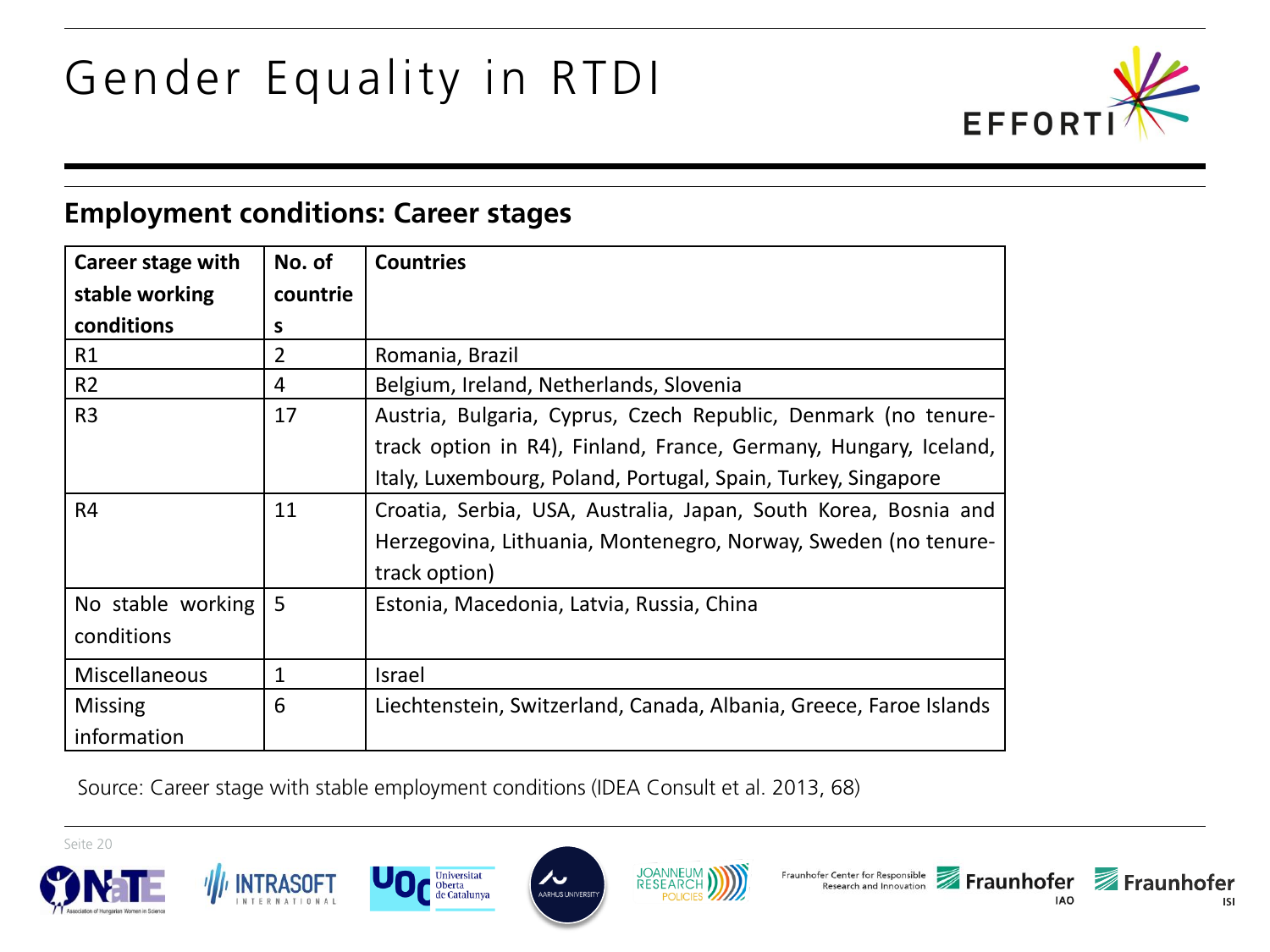



#### **Inclusion of the gender dimension in research contents (%RPO)**

Source: EC 2015, ERA facts and figures, p85

- Hungary and Spain display a significantly lower level of inclusion of the gender dimension in research content compared to Austria, Germany, Denmark and Sweden.
- This can be due to funding programmes aiming at integrating sex or gender analysis in research and to gender criteria as cross cutting issues in research funding.